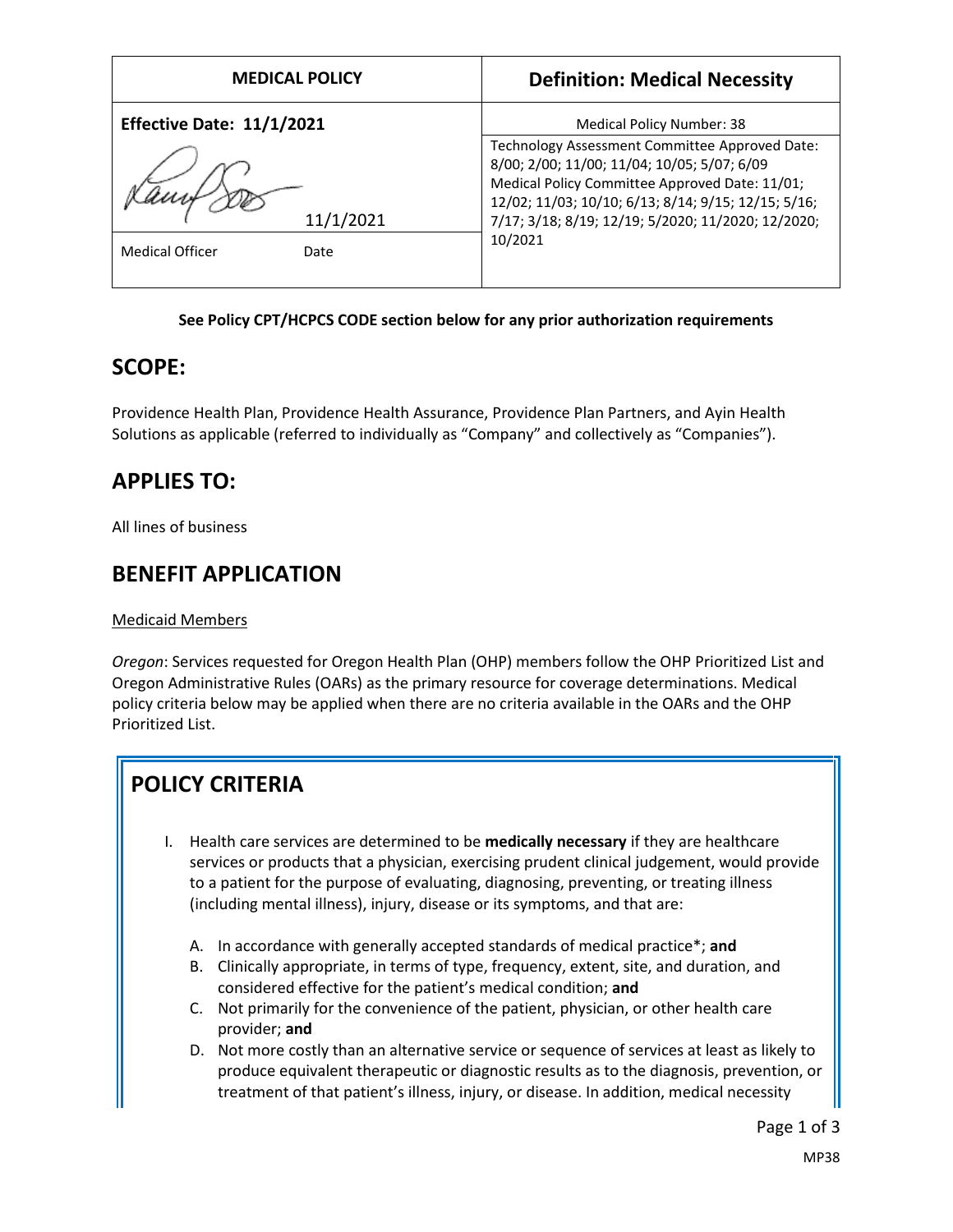determination standards and any other quantitative or non-quantitative treatment limitations applied to Covered Services may be no more restrictive than those applied to Fee-for-Service Covered Services.

Generally Accepted Standards of Medical Practice:

Generally accepted standards of medical practice are standards that are based on credible scientific evidence published in peer-reviewed medical literature generally recognized by the relevant medical community, physician specialty society recommendations, and the views of physicians practicing in relevant clinical areas and any other relevant factors.

#### Prudent Clinical Judgement

The "prudent physician" standard of medical necessity ensures that physicians are able to use their expertise and exercise discretion, consistent with good medical care, in determining the medical necessity for care to be provided each individual patient.

Health Care Services

Health care services may include, but are not limited to, medical, behavioral, surgical, diagnostic tests, substance use treatment, other health care technologies, supplies, treatments, procedures, drug therapies or devices.

### **INSTRUCTIONS FOR USE**

Company Medical Policies serve as guidance for the administration of plan benefits. Medical policies do not constitute medical advice nor a guarantee of coverage. Company Medical Policies are reviewed annually and are based upon published, peer-reviewed scientific evidence and evidence-based clinical practice guidelines that are available as of the last policy update. The Companies reserve the right to determine the application of Medical Policies and make revisions to Medical Policies at any time. Providers will be given at least 60-days notice of policy changes that are restrictive in nature.

The scope and availability of all plan benefits are determined in accordance with the applicable coverage agreement. Any conflict or variance between the terms of the coverage agreement and Company Medical Policy will be resolved in favor of the coverage agreement.

### **REGULATORY STATUS**

#### Mental Health Parity Statement

Coverage decisions are made on the basis of individualized determinations of medical necessity and the experimental or investigational character of the treatment in the individual case. In cases where medical necessity is not established by policy for specific treatment modalities, evidence not previously